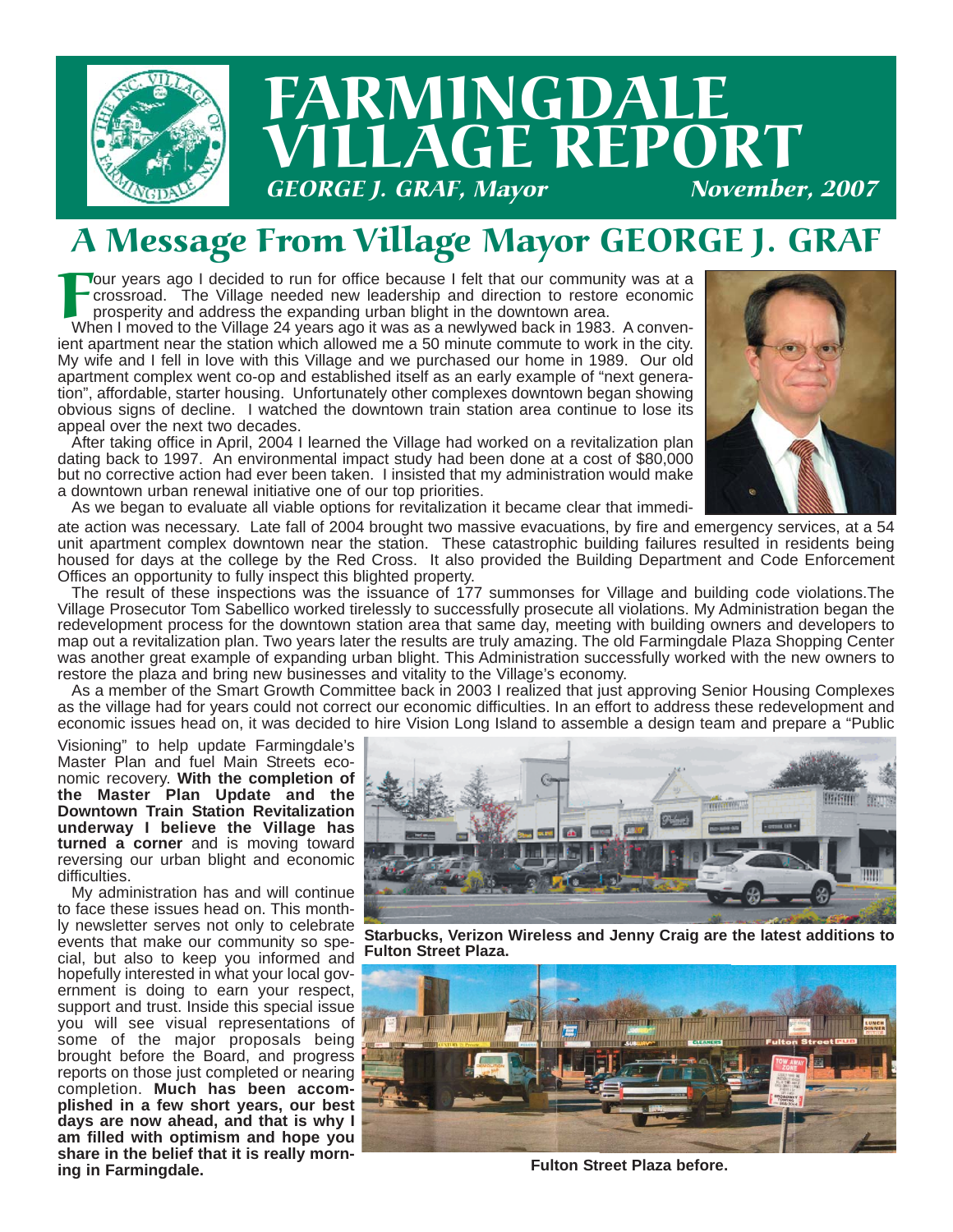## 776 Fulton Street Townhouses (With Next Generation Housing)





**Proposed**



This proposal calls for the demolition of the two abandoned homes at 776-780 Fulton St. (RT. 109). The one-family and two-family homes would be removed and 16 two-bedroom townhouse units would be erected in their place. The development would front on Route 109 and back on the railroad. **Twenty-five percent of the units would be dedicated to nextgeneration housing.** Long Island Housing Partnership would assist the village to create the program that allows first-time homebuyers the ability to buy at an affordable price. **Three of the four next-generation housing units would be offered to Farmingdale village residents in a lottery.** The townhouses would sell for about \$275,000 to individuals who meet income and other criteria. "The Village is providing an opportunity for our children to purchase entry level homes and remain in the community." Mayor Graf stated at a recent public hearing. Each unit would have 1,600-square feet of living space and 200-square feet of garage space. This project would create 73 percent open space on the existing lot, supply two parking stalls per unit and offer a social benefit to the entire community.



This proposal is for the building at 231 Main St., which backs up to a municipal parking lot. The proposal is to extend the building two stories up, while reducing the overall footprint of the existing building. This would eliminate 6,000 square feet of retail space on the lower level to create a private 26-spot parking facility. The proposal also calls for new lighting and landscaping for the private parking facility. The first floor would be storefronts, while the second and third floors would each accommodate eight one-bedroom apartment rental units.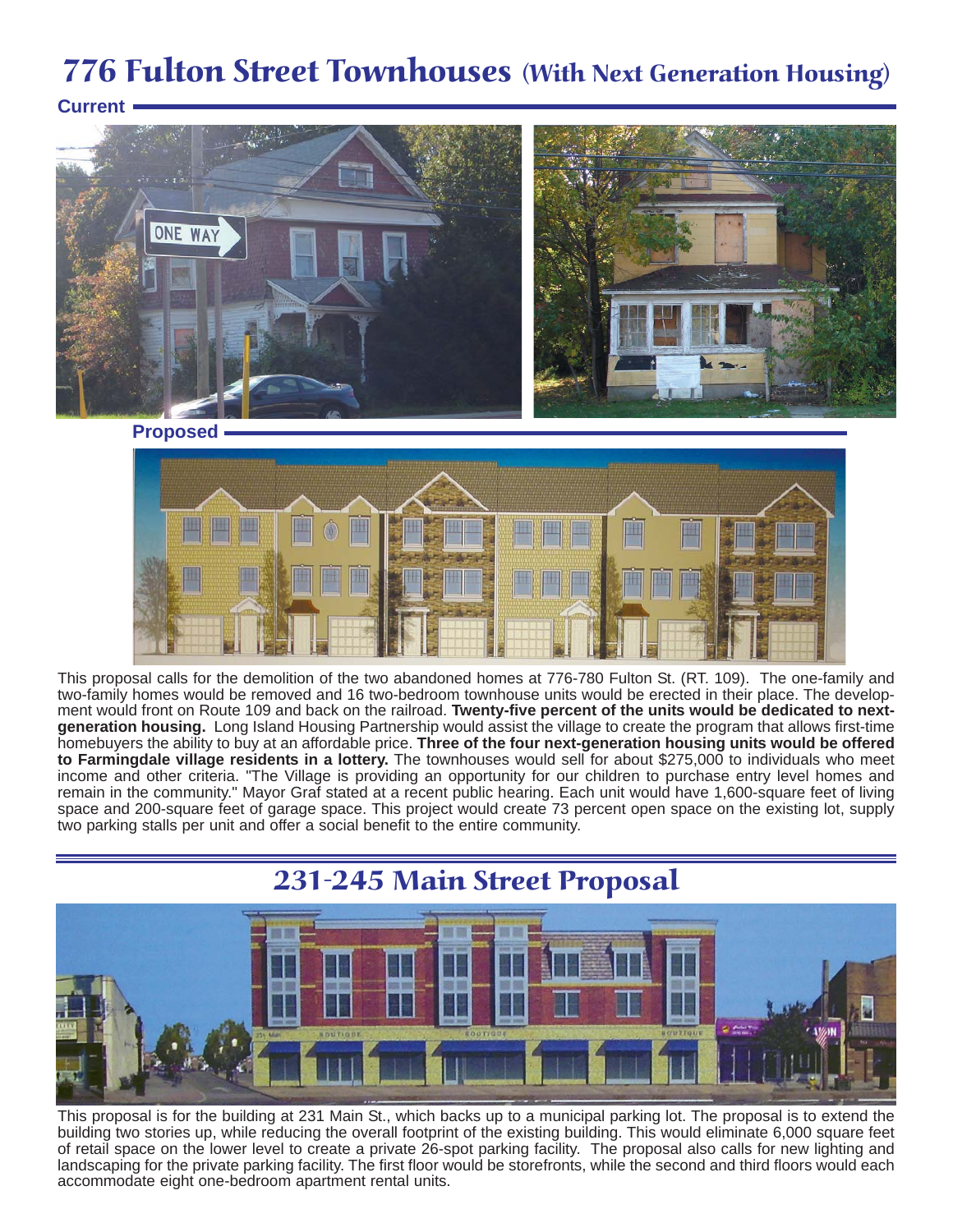## 137-141 Main Street/Division Street Proposal



The next area that the Village Board has received a proposal for is a property north of Viva Juan's on Main Street. A proposal for a two story mixed use commercial and residential building fronting on Main St. and a "Next Generation" Townhouse complex fronting on Division St. This property has been vacant since November 2000 when the Shamrock Pub burnt down. One building would front on Main Street and be for mixed occupancy use. Two retail stores would occupy the first level, while three owner-occupied two-bedroom condos would be on the second level. The second building (facing Division Street) would create seven two-bedroom townhouse units, with **25 percent of the units dedicated to next-generation housing.** This proposal would include a private parking lot for the Main St. building as well as off-street parking for the Townhouses.

**Main Street**



**Division Street**



**The Visioning process and the initiative that the Mayor and the Village Trustees have undertaken have been enthusiastically embraced by many of the property owners and builders in our Village. These concepts are just that. All these proposals must be brought before the Trustees and meet all zoning and code requirements. Public hearings, where required, will be held and as always all residents are encouraged to participate.**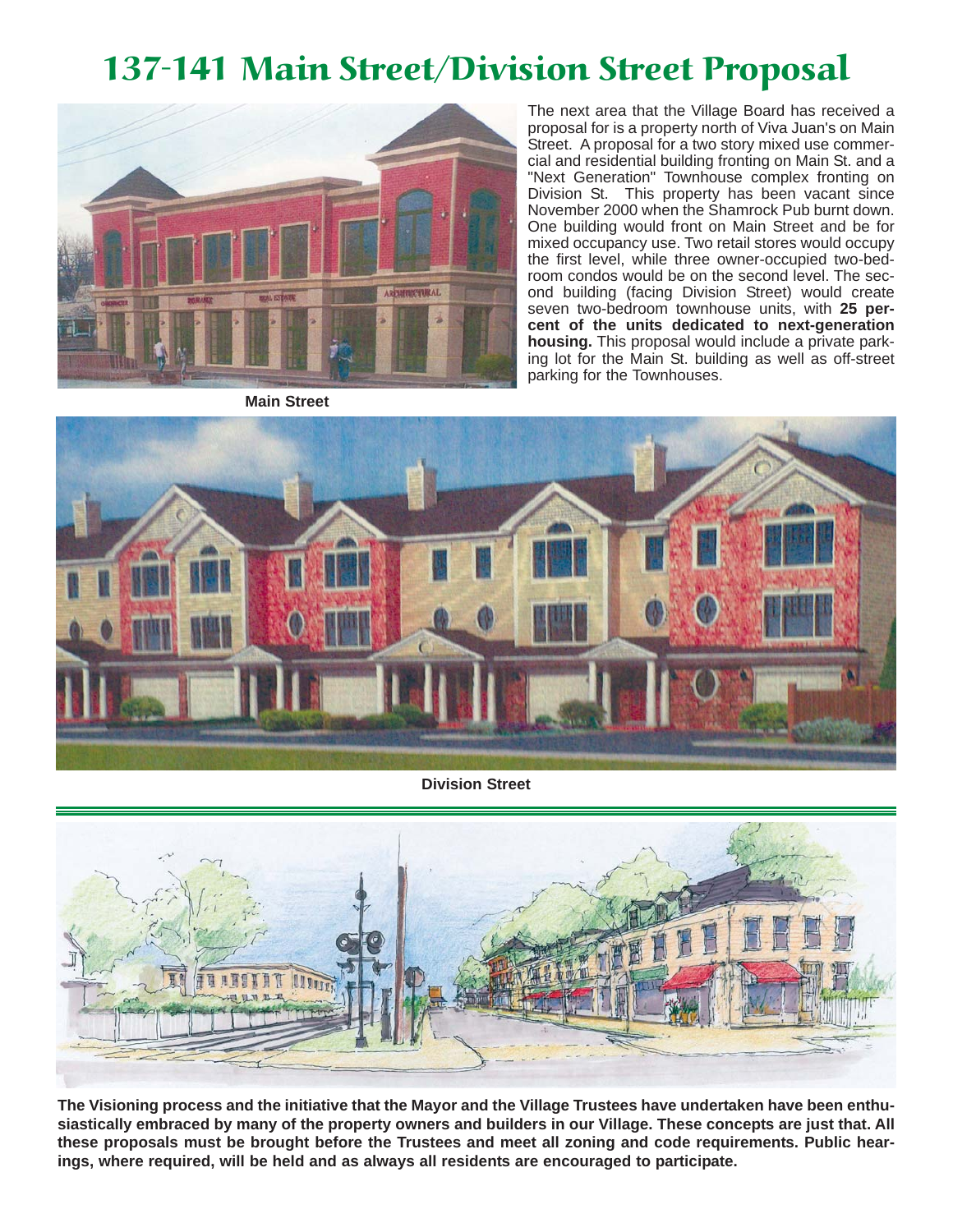# Construction Continues at 150 Secatogue





**Current**



**Before**

#### Village Receives County's First Emergency Shelter Trailer

At the request of Village Superintendent of Public Works, Fred Zamparelle, the Village was the first to receive an emergency shelter trailer from the Nassau County Office of Emergency Management (NC-OEM). Each of the County's 19 legislative districts will receive one of the trailers, which are used to augment Red Cross shelters in



case of emergency, and would be deployed to affected areas. Each trailer contains 100 cots, 10 special needs cots, 210 blankets, linens for the cots, 100 ponchos, disposable coveralls, non-skid boot covers, 120 adult hygiene kits, 20 children's hygiene kits and six portable toilets.

**Farmingdale Village Superintendent of Public Works Fred Zamparelle, Farmingdale OEM Manager Jo Ann Edling, Village Administrator David Smollett, Nassau County OEM Commissioner James Callahan III, Village Mayor George Graf, Legislator Dave Mejias and Village Trustee George Starkie.**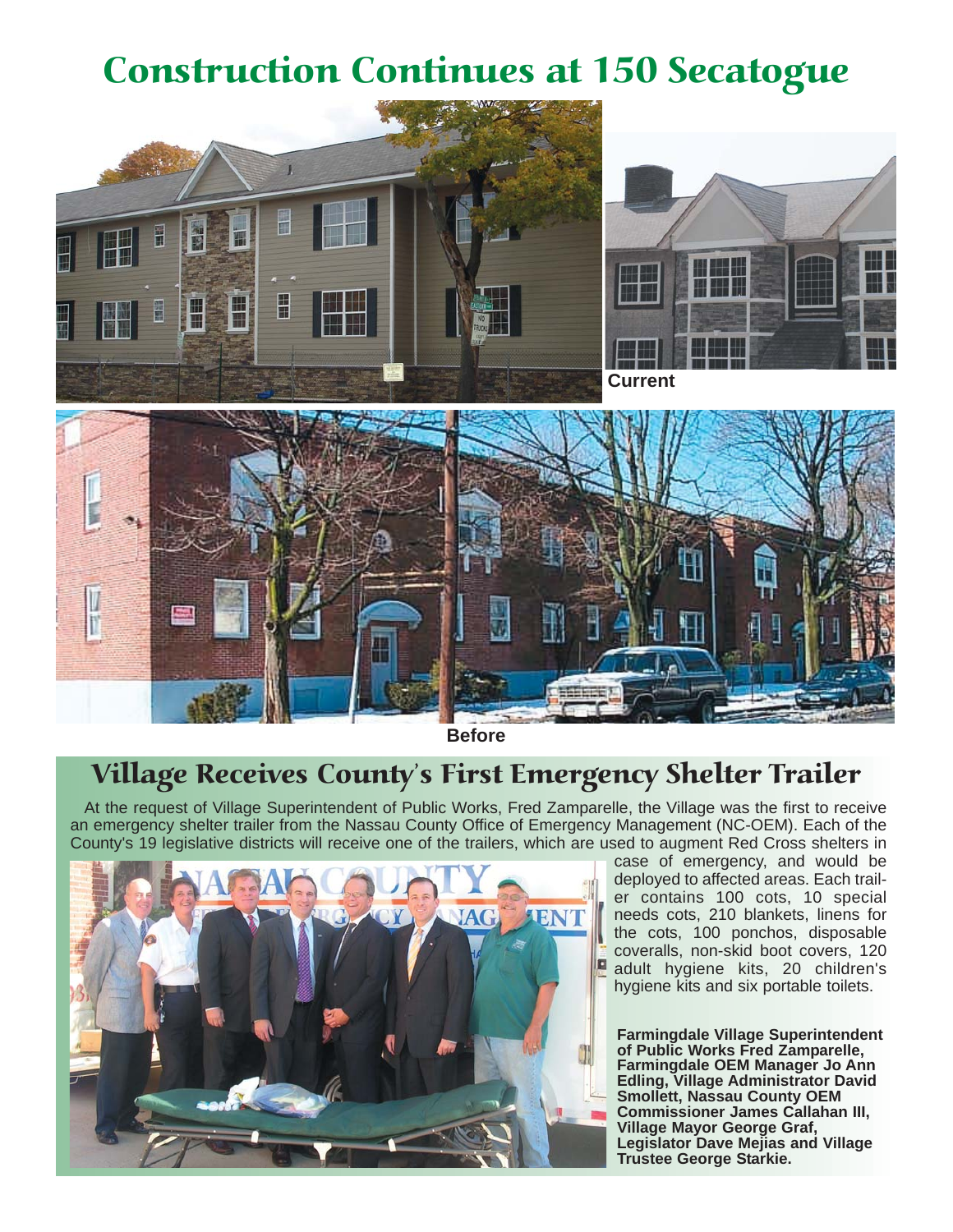### VFW Post 516 Remembers and Honors our Veterans



**L-r: NC Legislature Dave Mejias, VFW Post 516 Sr. Vice Commander Frank Avino, Post 516 Commander Joe DiStefano, Ladies Auxiliary President Mary Makoski, Mayor George Graf, Trustee George Starkie**



**Members of VFW Post 516 at their Veterans Day Ceremony**





The annual Rag-a-muffin Parade was held once again despite the blustery weather. The dedicated marchers proudly displayed their costumes in an abbreviated parade around the Village Green. The Village of Farmingdale would like to thank the Kiwanis and their President, Rosemary Trudden, for organizing the parade each year.

**Pictured with the costume winners are (back row l-r): Dr. Andrew Manzo, Kiwanis Distinguished Past Lt. Governor, Roger P. Sirangelo Jr., Kiwanis Immediate Past Lt. Governor, Town of Oyster Bay Councilman Anthony Macagnone, Village of Farmingdale Mayor George Graf, Kiwanis Past President George Valente, Farmingdale Deputy Mayor Joe Rachiele, Farmingdale Trustee Patricia A. Christiansen and representing Assemblyman James Conte, Joe Belesi.**

#### FBHS Holds 44th Annual Installation Dinner



**Mayor George J. Graf (left) and Larry Jorgensen , (fourth from right) President of the Farmingdale-Bethpage Historical Society (FBHS), are shown at the organization's 44th annual installation Dinner with the inductees: Corresponding Secretary Jeanne Buck, Trustee Pierre Lehmuller, Recording Secretary Gail Goldschrafe, Trustee Eric Goldschrafe, Trustees Maria Zito and Serena Brochu, and Vice-President Mildred Johnston.**